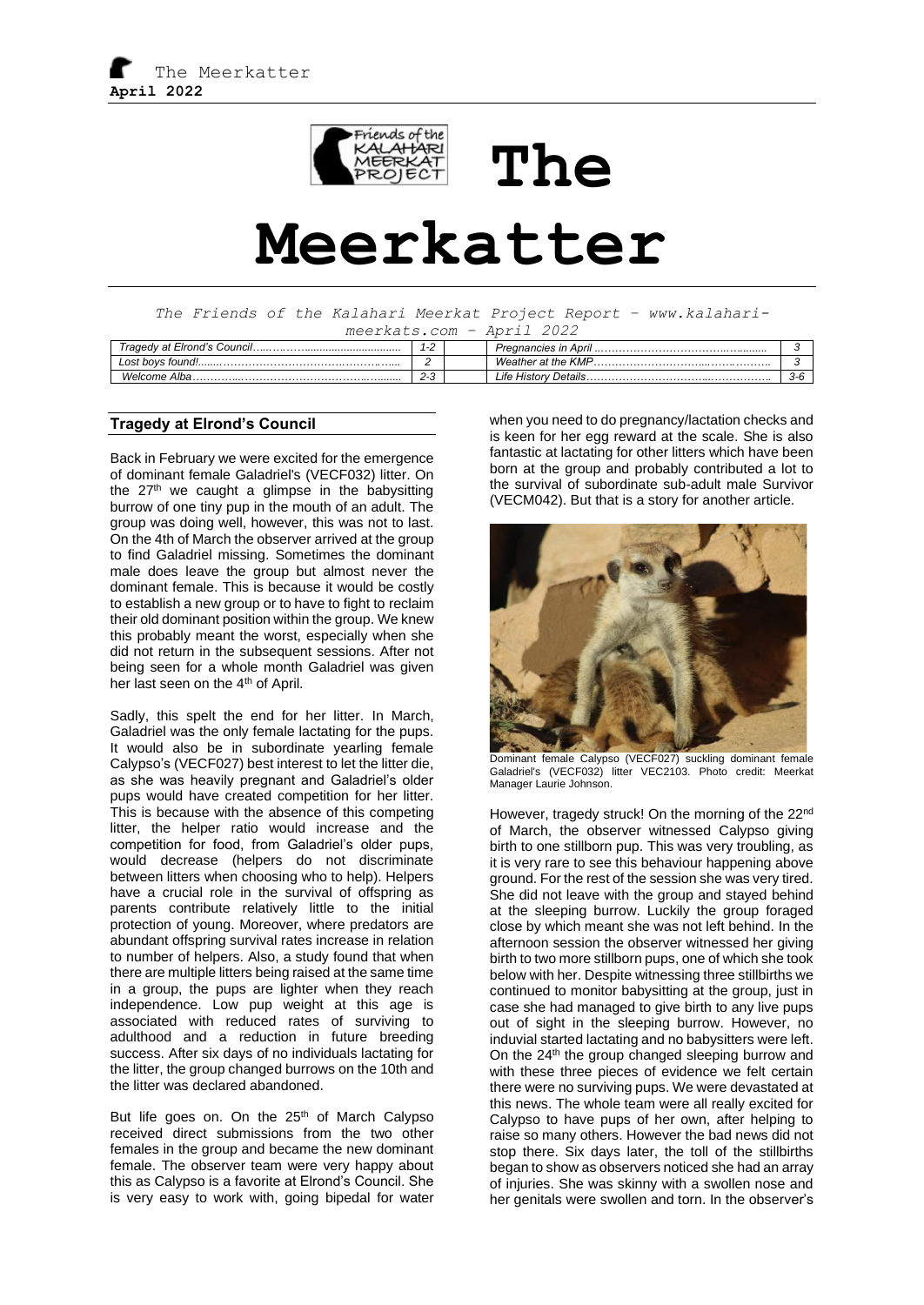opinion, it looked like her uterus had prolapsed. She was also acting very lethargic. She continued to get worse over subsequent days and on the  $6<sup>th</sup>$  of April, she did not wake up with the group. Calypso has not returned to the group this month and considering she left with such horrific injuries it is unlikely she is alive. The litter Calypso was carrying would have been her first one, that we have recorded. First pregnancies are generally risky across many species so this could be one reason why her pregnancy ended in such tragedy.

With Calypso's disappearance, this leaves dominance at Elrond's Council in a bit of a pickle. Currently the last two females at the group, subordinate sub-adults Mojo Jojo (VECF038) and Snoop Kat (VECF039) have started displaying dominance competition behaviour. However they are related to the current dominant male Palestrina (VLM211), as they are most likely his daughters. Palestrina used to be the dominant male at Zulus, but he left after his dominant female died, as he was related to all the other females in the group. When he left, he was 5.8 years old, already getting on in years for a meerkat. He is currently 8.4 years old. So, leaving the group, roving around solo until he finds a new group and then competing for dominance, all in winter, would be very costly and risky even for a young meerkat. We do not expect him to leave the group. It will be interesting to see how events unfold and hopefully Elrond's Council does not disband as a result of the dominance turmoil. As always, we will keep you updated as events unfold.

# **Lost boys found!**

And now for some good news, the other half of Brussels Sprouts has been found!

On the 29<sup>th</sup> of April, observes were driving back from a session at Zulus, when passing the Water Pump House, on the Eastern boundary of the reserve just North of East Gate, they saw a meerkat on guard on the fence. Thinking it was Namaqua they got out to investigate. To their surprise there were only two undyed males and a juvenile. It was then that they wondered: "could this be the Brussels Sprouts males and a surviving pup?" They put out a radio call and another team of observers came with a transponder reader to identify the males. The transponder number confirmed the two males were dominant male Shandy (VHMM023) and adult subordinate male Gurke (VHMM036). Once we had confirmed the males' identities, we could deduce that the juvenile, which still had a faded dye mark, was female juvenile Lyra (VBSF002).

This second team of observers split in to two: the first group staying with the meerkats, so we did not lose them and the second going back to collect the equipment needed to collect DNA samples and supplies to stay with the group for the rest of the day. Whilst the equipment was being collected the group returned to a burrow system, where the first team was delighted to find, there were two other juveniles: female juvenile Totoro (VBSF001) and male juvenile

Love (VBSM003). Shandy and Gurke had managed to keep all three pups alive. DNA samples were collected from the juveniles and the group was followed so their sleeping burrow could be ascertained. The next morning a radio collar was placed on Shandy.

This little group is now a sub-group called Brussels Sprouts 2 and we will be visiting them for life history stops, and to work on the juveniles' habituation. Hopefully this will also enable us to catch the moment when they rejoin the females at Brussels Sprouts, if they do at all, as it would be very interesting to see how they behave towards each other. Fingers crossed it happens soon.



Dominant male Shandy (VHMM023) on guard with male juvenile Love (VBSM003). Photo credit: Life History Coordinator Lila Chillingworth.

#### **Welcome Alba**

At the beginning of February Alba (formerly Elrond's Council 2) had been together for more than 2 months and had successfully bred, meaning they could become a group and receive their own unique name. Group names are decided by a vote amongst the current observers. Alba was decided as it means sunrise in Italian, which is very fitting for the meerkats who live their lives by the sunrise and sunset, being a diurnal species. It also means Scotland in Scottish Gaelic. These multiple meanings across different languages are very fitting for our multicultural observer team.

Alba has doubled in size since forming with the arrival of six pups in February. First to emerge was the considerably larger female pup Tuktuk (VALF001) on the 26th of February. Tuktuk's emergence was shortly followed six days later by the much smaller female pups Rani (VALF002), Maya (VALF003), Ganga (VALF005), Madhubala (VALF006) and male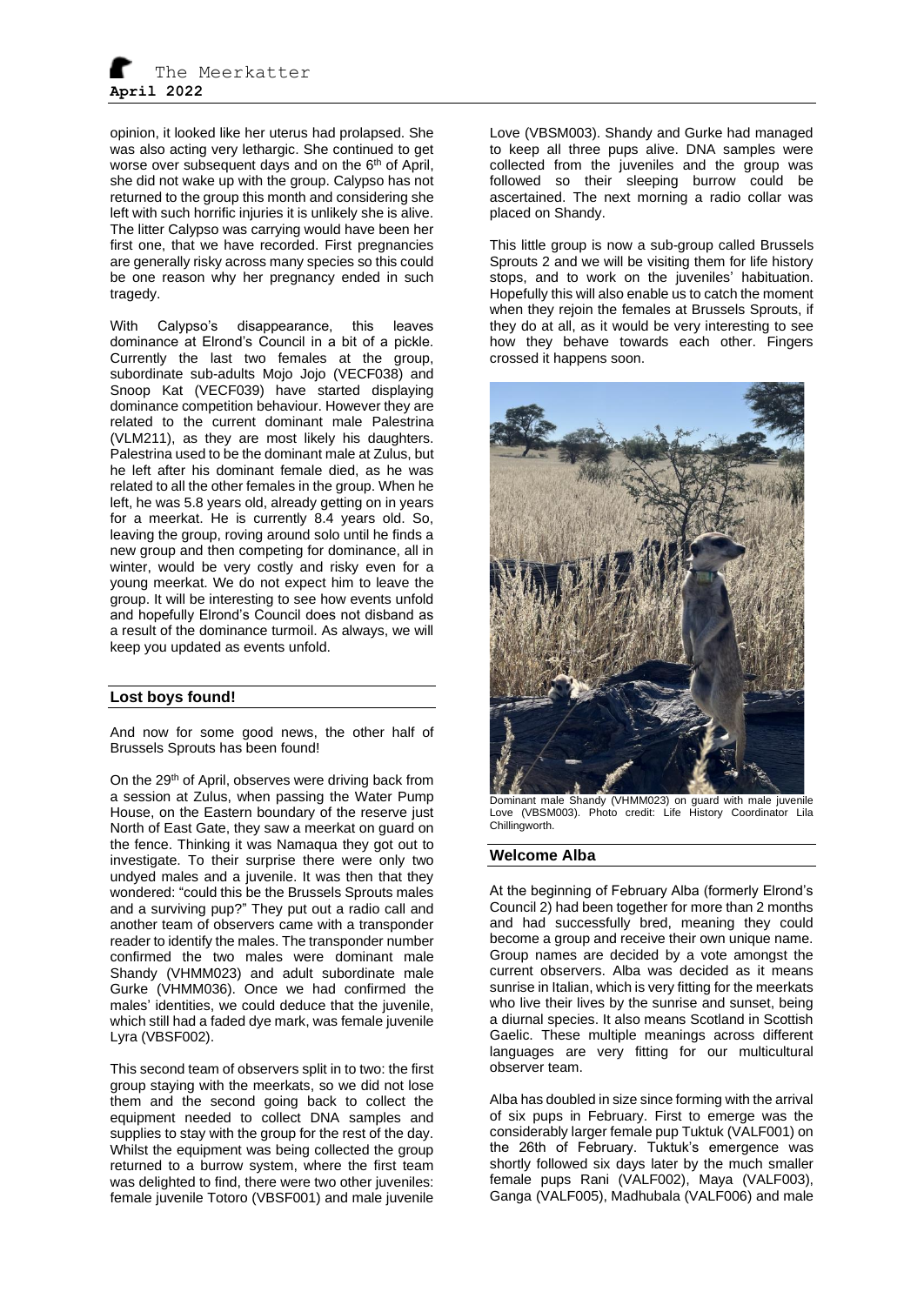pup Nigoni (VALM004). Tuktuk did make us laugh as, being older than her siblings she should have left to go foraging with the group earlier than them. However, she stayed in the burrow with her younger siblings until they began to forage with the group, whilst in the meantime, much to our exasperation. getting the adults to pup feed her inside the burrow.

Things at Alba have been quite uneventful. However, we have always been quite concerned that they would have an inter-group interaction with Elrond's Council (known as Elrond's for short) as they use the bottom part of Elrond's territory. Back on the 21<sup>st</sup> of February, when the pups were still in the burrow, Elrond's came very close to the babysitting burrow. The observer was fearing the worst as usually if a group comes across another group's babysitting burrow, they would likely chase off the babysitter and kill any pups inside. But at the last-minute Elrond's turned round and headed back in the direction they came in.

However, Alba has not managed to completely avoid having an inter-group interaction with Elrond's as on the 19<sup>th</sup> of April the observer at Elrond's realised the group was heading for Alba's last known location. As far as inter-group interactions go this was quite a bizarre one. Due to the long grass, both groups spent a fair amount of time foraging next to each other before they realised their nearest neighbors were not in fact from their group! Then the inter-group interaction began. Alba began the approach by war dancing at Elrond's, much to the surprise of the observer as they are a much smaller group mostly comprising of pups. Elrond's responded by retreating then gathering up to war dance back at Alba. With this approach Alba decided to retreat and the older half of Elrond's gave pursuit, chasing them, whilst the younger half retreated. We were lucky with this intergroup interaction as there were no casualties or injuries in either group. Since the time of writing this Alba have had no further inter-group interaction or individual encounters and their peaceful life in the northern corner of the reserve continues.



Dominant male Jay-a-Rod (VWM216) with male pup Nigoni (VALM004). Photo credit: Life History Coordinator Lila Chillingworth.

# **Pregnancies in April 2022**

| <b>Females pregnant in April</b>                  |   |
|---------------------------------------------------|---|
| Females who aborted                               |   |
| Females who gave birth, litters lost              | З |
| Females who gave birth, litter emerged            | ი |
| Females who gave birth, unknown<br>outcome        |   |
| Females still pregnant at the end of the<br>month |   |

## **Weather at the KMP**



The average maximum temperature was 27.9 °C and the average minimum temperature was 8.7 °C. On the 14<sup>th</sup> temperatures rose to the highest recorded temperature this month of 33.1 °C. The coldest morning was on the 26<sup>th</sup>, with temperatures dropping to -2.8 °C. We had very little rain in April. The majority, 31.4 mm, fell on the 1<sup>st</sup>. Then it rained only a small amount on three other occasions: on the  $2^{nc}$  $(0.8$ mm), 9<sup>th</sup> (7.6mm) and 17<sup>th</sup> (0.4mm).

# **April 2022 Life History Details**

#### **Alba:**

- All 12 members were present at the end of the month.
- No pregnancies were observed this month.
- On the 19<sup>th</sup> Alba had an inter-group interaction with Elrond's Council in which they saw Elrond's Council, approached them, war danced and then retreated.
- No encounters or group splits were observed in April.
- Now that dominant female Pippin (VECF003) is no longer considered a habituation individual, habituation at the group is *Complete*. Pippin has improved enough that we can comfortably record adlib behaviour and do sound recordings of her. However, she can still be a bit nervous around the scale and with hands so we are still monitoring this.
- All individuals appear healthy.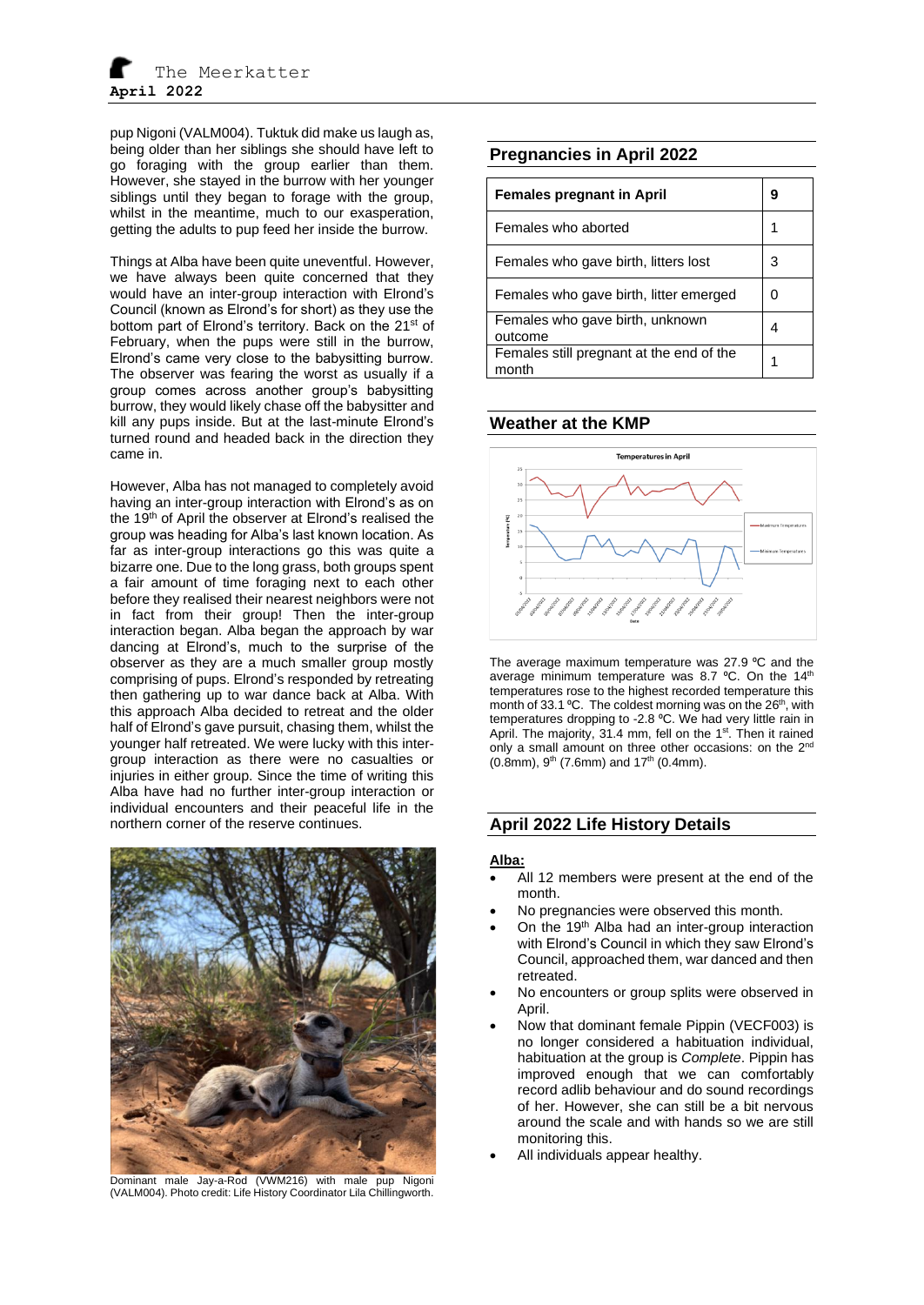

## **Brussels Sprouts:**

- The males and 3 juveniles did not return to the group this month. The group now consists of just dominant female Arabella (VMPF035), subordinate adult female Vivienne (VMPF038), juvenile female Minnow (VBSF004) and juvenile male Chilli (VBSM005). All 4 of these members were present at the end of April.
- No pregnancies were observed this month.<br>No individual encounters inter-or
- No individual encounters, inter-group interactions or group splits were seen this month.
- All individuals at Brussels Sprouts seem to be in good health.

## **Brussels Sprouts 2:**

- On the 29<sup>th</sup> dominant male Shandy (VHMM023), adult subordinate male Gurke (VHMM036) and juvenile females Totoro (VBSF001) and Lyra (VBSF002) and juvenile male Love (VBSM003) were sighted. Having been together for longer than one month they could become their own sub-group: Brussels Sprouts 2.
- All 5 members were present at the end of the month.
- Shandy was given a radio collar on the  $30<sup>th</sup>$  so the group can now be tracked and followed.
- On the 30<sup>th</sup> Shandy was made dominant male as a direct submission from Gurke was observed.
- As there are no mature females in this subgroup, no pregnancies were observed this month.
- No individual encounters, inter-group interactions or group splits were seen this month.
- All individuals at Brussels Sprouts 2 seem to be in good health.

#### **Elrond's Council:**

- There were 16 out of 18 meerkats present at the end of the month.
- Dominant female Calypso (VECF027), disappeared from the group on the  $2^{nd}$ , remaining absent at the end of the month. When she was last seen she still had her serious injuries (substantial weight loss, lethargic, apparent genital prolapse).
- This has left female dominance unsettled at Elrond's Council. Subordinate sub-adult females Mojo Jojo (VECF038) and Snoop Kat (VECF039) have been displaying dominance competition and dominance behaviours. However, neither has directly submitted to the other. Until this happens neither can be made the new dominant female.
- Dominant female Galadriel (VECF032) was given her Last Seen.
- No pregnancies were observed this month.
- On the 19<sup>th</sup> they had an inter-group interaction with Alba in which they saw Alba, first retreated then approached Alba, attacked them, chased them and then retreated.
- No encounters or group splits were observed this month.
- With Galadriel getting her Last Seen, habituation is considered *Complete* at Elrond's Council as the rest of the individuals are fully habituated.
- All present individuals at Elrond's Council seem to be in good health

## **Gold Diggers:**

- 20 out of the 21 members were present at Gold Diggers at the end March.
- Yearling subordinate female Shelby's (VGDF022) two pups emerged on  $12<sup>th</sup>$  bringing the group's total number of individuals up to 21.
- Only subordinate adult female Goldeneye (VGDF007) left this month, on the 30<sup>th</sup>.
- Yearling subordinate males Uncle Hec (VGDM030) and Yoshi (VGDM034) were given their Last Seen this month.
- No individual encounters, inter-group interactions or group splits were observed.
- Habituation at Gold Diggers is considered *Advanced Progress* as habituation work is being done on subordinate adult female Fleabag<br>(VGDF005), Shelby (VGDF022) and Shelby (VGDF022) and subordinate adult male Jack (VGDM010). At the end of this month Fleabag and Jack could be followed at one meter and were good at the scale. Shelby could be followed at two to three meters but only with the safety of a bolt hole nearby.
- All individuals seem to be healthy.

## **Hakuna Matata:**

• Hakuna Matata were not seen at all this month.

#### **Jaxx:**

- There were 23 out of 24 meerkats present at Jaxx at the end of March.
- Three pups emerged this month from dominant female Baloo's litter (VJX2201). A pregnancy for Baloo was created this month but sadly she aborted the litter (VJX2201A) on the  $11^{th}$ . However, observers noticed she was pregnant again on the 19<sup>th</sup> and we hope she is able to carry this litter to term.
- Adult subordinate male Rincewind (VJXM131) left the group briefly this month on the  $12<sup>th</sup>$ , returning by the next session on the  $13<sup>th</sup>$ . Yearling subordinate female Gray (VJXF150) also left and returned this month, leaving on the 15<sup>th</sup> and returned on the 17<sup>th</sup>.
- Sub-adult male Johanna (VJXM157) left on the 14<sup>th</sup> and has not returned this month.
- On the 12<sup>th</sup> Jaxx had an inter-group interaction with an unknown group of meerkats. This group was over thirty meters away so were hard to observe. The observer thought they saw five to seven meerkats and did not catch their reaction to Jaxx. Jaxx, when spotting this group went bipedal to observe them, did terrestrial alarm calls and war danced from side to side a little.
- No encounters or group splits were observed this month.
- All individuals at Jaxx seem to be in good health.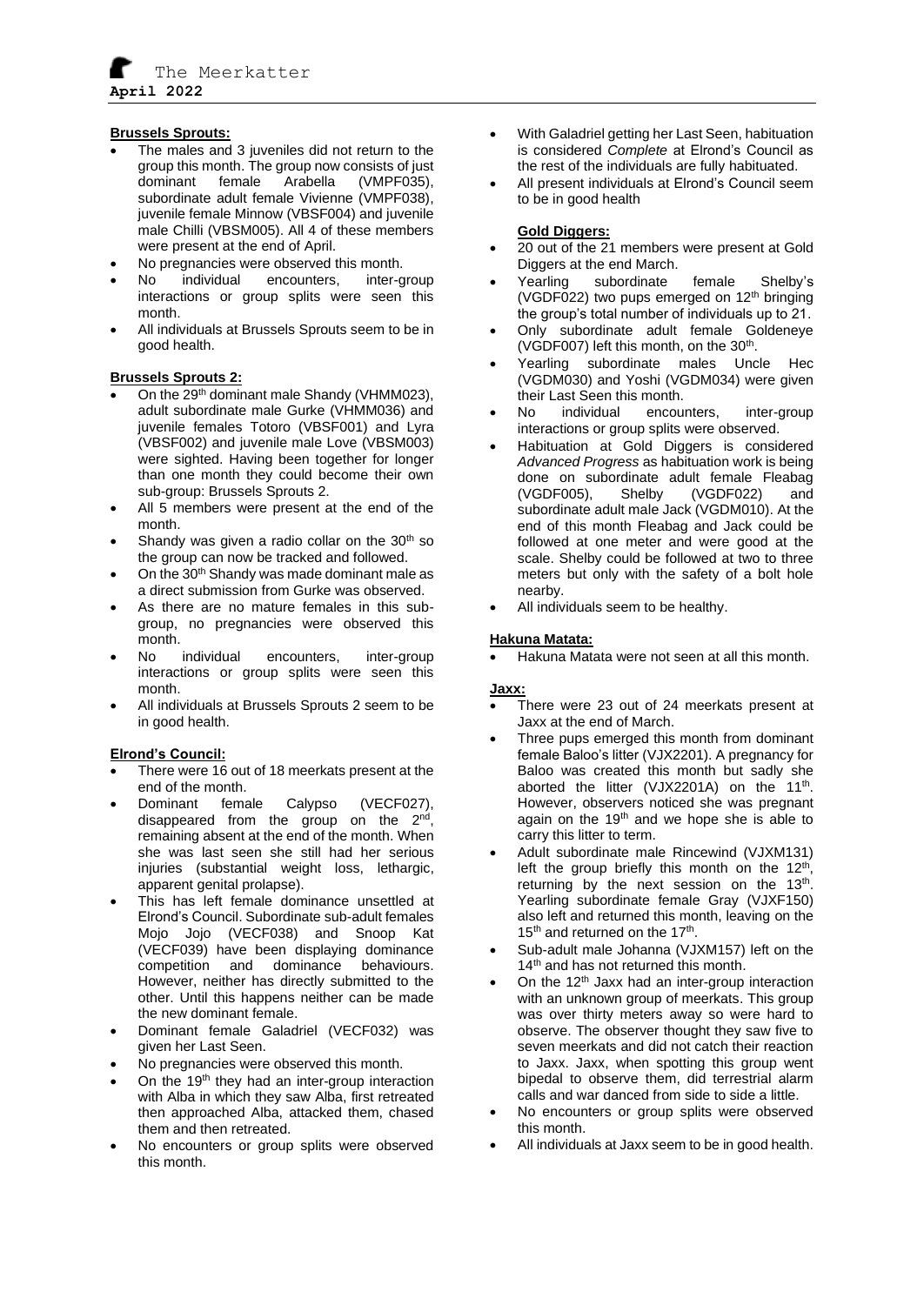The Meerkatter **April 2022**

### **Lazuli:**

- All 19 members of Lazuli where present at the end of this month.
- Dominant male Odin (VLM266) briefly left the group on the  $25<sup>th</sup>$ , leaving at 15:15 and returning  $at 17:40.$
- No individual encounters, inter-group interactions or group splits were seen this month.
- All individuals seem to be in good health.

# **Make-e-Plan:**

- All 18 meerkats were present at the end of March.
- Dominant female Bridget (VQLF011) and subordinate yearling females Cassie (VMPF050), Bonxie (VMPF054) and Sophie (VMPF055) all gave birth this month. There is a possibility that Sophie aborted her litter (VMP2205) as she gave birth very early, but not early enough to classify the litter as aborted with certainty. So far this month 3 pups have emerged on the 26<sup>th</sup>.
- The group had an encounter with former group member subordinate yearling female Millewa (VMPF048) on the 29<sup>th</sup>. She woke up after the group and followed them at round ten meters. She has also been seen multiple times this month usually by the same sleeping burrow that the group are using, waking up either before or after them. She has also suffered a nasty wound on her tail which has led to the tip of her tail falling off and her having raw skin at her tail base.
- No other individual encounters, inter-group interactions or group splits were seen this month.
- Habituation work continues on adult male Sketchy Bongo (VTSM019). He will wake up quite close to observers, at one to three meters. However when the group leaves to forage he will only tolerate distances of around twelve meters.
- All individuals appear to be in good health.

#### **Namaqua:**

- 12 of 13 individuals were present at the end of April.
- No pregnancies were observed this month.
- Juvenile females VNQF032 and VNQF033 did not return to the group and were given their Last Seen.
- Yearling subordinate female Megara (VNQF020) was still showing signs of tuberculosis, with small submandibular lumps on both sides, protruding collarbones and hips and lethargic behaviour this month. She was left behind by the group on the  $4<sup>th</sup>$  but arrived at the group's sleeping burrow the next day and went bellow with them. Then on the 8<sup>th</sup> she was not found with the group and has subsequently not been seen since.
- No encounters, inter-group interactions or group splits were observed in April.
- Megara was the only individual showing signs of tuberculosis, and all other Namaqua meerkats seem to be healthy and showing no signs of TB.

## **Phoenix**

- 15 unmarked individuals were present at the end of the month, which still includes the 4 juveniles.
- No encounters or interactions were witnessed this month.
- The group's habituation status is still *In Progress.* At the beginning of this month we struggled to find the group a lot. However on the 19<sup>th</sup> they were found again and this break in visits has not hampered the habituation of the group. We have one juvenile consistently eating egg, which is fantastic. The closest observers can get to individuals is between two to three meters. The group wakes up and leaves when the observer is about fifteen meters away.
- All individuals at Phoenix appear to be healthy.

## **Runaways:**

- All 16 members were present at the end of the month.
- There were no pregnancies or births this month.
- No individual encounters, inter-group interactions or group splits were seen this month.
- All individuals seem to be in good health.

## **Side Quest:**

- 13 of 14 individuals were present at the end of April.
- On the  $4<sup>th</sup>$ , juvenile female Papaya (VSIF011) went missing from the group and has not been seen since.
- There were no pregnancies or births this month.
- Dominant female Pumba's (VZUF048) litter are all foraging with the group and she has three healthy pups, one female and two males.
- Sadly, the group stopped leaving babysitters for subordinate adult female Timon's (VZUF049) litter meaning, for an unknown reason, they were born and lost before emergence.
- There were no individual encounters, inter-group interactions, or group splits observed during the month.
- All individuals appear to be healthy.

# **Trackie-Daks:**

- All 19 members were present at the end of the month.
- There were no pregnancies or births this month.
- There were no individual encounters, inter-group interactions, or group splits observed this month.
- The habituation level is currently *In Progress.* In the second half of the month the juveniles' habituation had improved enough that we were able to return our focus back on dominant male Coquilette (VTSM014). At the end of the month observers have been able to approach him to distances of between half a meter and two meters. Here, he sometimes barks at the observer and does not like quick hand movements. He sniffs the water bottle but does not drink from it. All the juveniles eat egg and are weighable except VTDF016. She has become our focus amongst the juveniles.
- All individuals appear to be healthy.